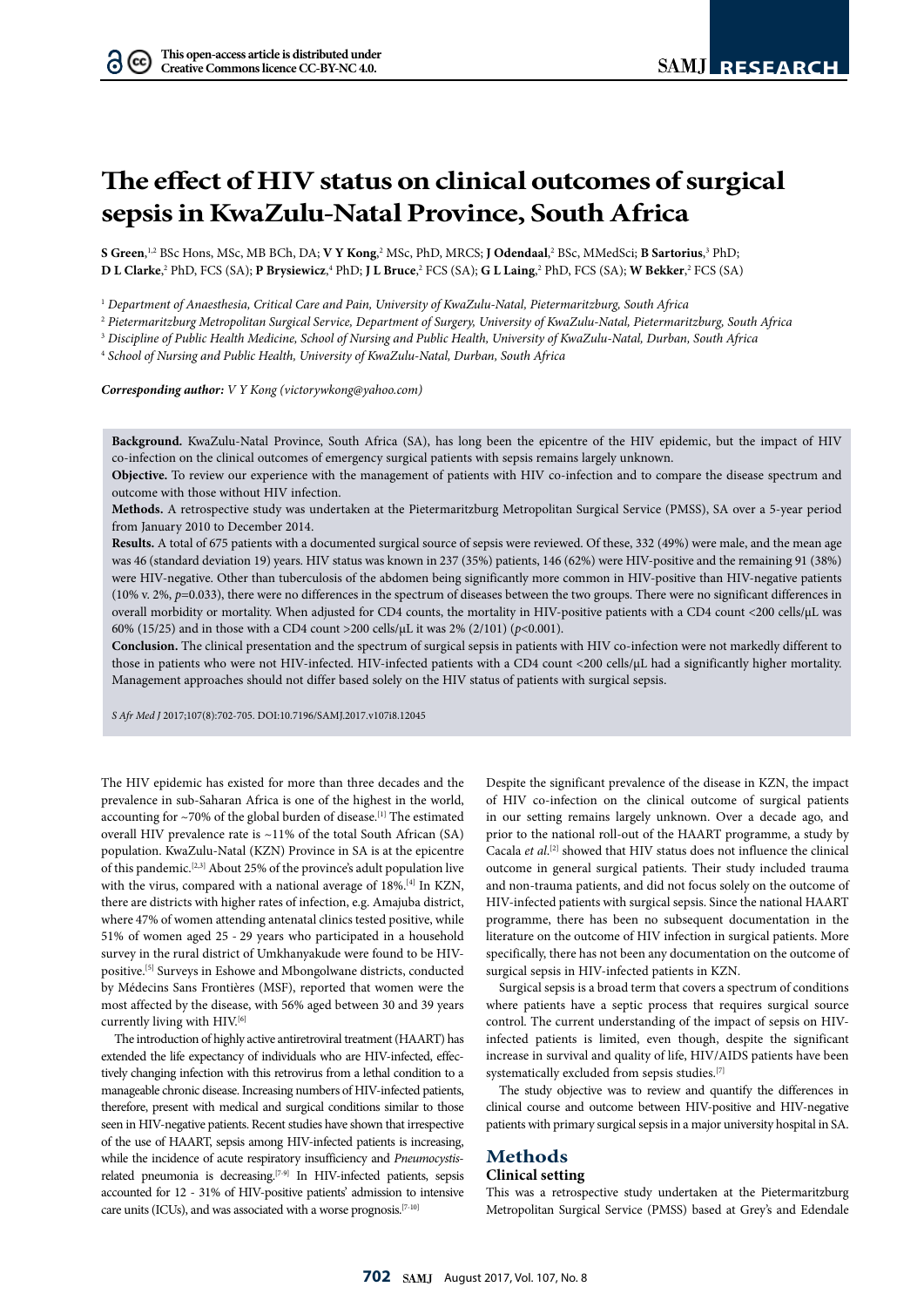hospitals, Pietermaritzburg, SA. Our regional electronic registry was reviewed – from January 2010 to December 2014. KZN is located along the east coast of the country, with a population of >11 million; 50% of the population live in rural areas. The PMSS provides definitive surgical care to the city of Pietermaritzburg, the capital of KZN Province. It also serves as the referral centre for 19 other rural hospitals in the province, with a total catchment population of  $>3$  million. [11]

#### **The study**

All adult emergency general surgical patients (>15 years of age), who were admitted by the PMSS, were reviewed. All patients fulfilling the American College of Chest Physicians/Society of Critical Care Medicine Consensus criteria for sepsis, severe sepsis or septic shock, $[12]$  and with a documented surgical source of infection, were reviewed. According to these criteria, sepsis is defined as a complex systemic inflammatory response syndrome (SIRS) to infection; severe sepsis is defined as a systemic inflammatory syndrome in response to infection that is associated with acute organ dysfunction; and septic shock is defined as sepsis with refractory hypotension (systolic blood pressure <90 mmHg or mean arterial pressure <70 mmHg, despite resuscitation with 30 mL/kg of crystalloid). SIRS comprises two or more of the following:

- temperature >38°C or <36°C
- pulse >90 beats/minute
- respiratory rate > 20 breaths/minute or  $PaCO$ , < 32 mmHg
- white cell count >12  $\times$ 10<sup>9</sup>/L or >10% immature band forms.

Only surgical patients with a hospital record with laboratory documentation of HIV status were included. As this was a retrospective study based on a prospectively maintained database, no patients were tested as a part of the study. Routine clinical care information was obtained from the database and patients' medical records.

All patients with incomplete records or without a proven surgical source of sepsis were excluded. Data from the registry included basic demographic information, admission physiological parameters, and diagnosis. Clinical outcomes were described in terms of the need for ICU admission, length of hospital stay, morbidity and mortality. Complications during hospitalisation and not related to the primary reason for surgical treatment, were further grouped by organ systems (e.g. hospital-acquired pneumonia was classified as respiratory complications, acute kidney injury as renal complications, and surgical site infection as wound complications). The surgical pathologies were classified into the following categories: intra-abdominal sepsis, limb sepsis, and soft-tissue sepsis. All patients who were proven to be HIV-positive were compared with those who were known to be HIV-negative. Further subgroup comparisons were made in HIV-positive patients based on their CD4 counts (CD4 <200 cells/μL or >200 cells/μL). A CD 4 count <200 cells/μL corresponds to stage III disease; a count greater than this is stage II or I disease.

#### **Statistical analysis**

Data were processed and analysed using Stata 13.0 (StataCorp., USA). Continuous variables were summarised using means and standard deviations (SDs). If there was evidence of skewing/asymmetrical outliers, the median and interquartile range (IQR) were presented instead. Categorical variables were summarised using frequencies and percentages. Differences in means and ranks (if skewed/nonnormal) of continuous variables by HIV status were assessed using Student's *t*-test and Wilcoxon's rank-sum test (Mann-Whitney *U*-test), respectively. An association between categorical explanatory variables and HIV status was assessed using Pearson's  $\chi^2$  test or Fisher's exact test if there were ˂5 observations in any cell. A *p*-value ˂0.05 was considered statistically significant.

#### **Ethical approval**

Ethical approval for this study and for maintenance of the registry was endorsed by the Biomedical Research Ethics Committee of the University of KZN (ref. no. BE 207/09 and BCA 221/13).

# **Results**

## **Demographic characteristics**

During the 5-year study period, 675 patients with a documented surgical source of sepsis were reviewed. Of these, 332 (49%) were male and the mean age was 46 (SD 19) years. Of the cohort of 675 patients, the HIV status was known in 237 (35%). Of these, 146 (62%) were HIV-positive and 91 (38%) were HIV-negative. The status of the remaining 438 was unknown and was not considered further. The demographics of the HIV-positive and HIV-negative group are given in Table 1. There were significantly more female and rural patients, as well as concomitant tuberculosis (TB) among HIV-positive patients compared with those who were HIV-negative.

### **Clinical presentation and disease spectrum**

The clinical characteristics of the patients are summarised in Table 2. The disease spectrum for both groups is given in Table 3. TB of the abdomen was significantly more common in HIV-positive than HIVnegative patients (10% v. 2%, *p*=0.033). Of the total 237 patients, 194 (82%) required operative procedures for source control ( HIV-positive v. HIV-negative patients (78% (114/147) v. 88% (80/91), *p*=0.045). Table 4 summarises operative interventions for source control in both groups.

### **Clinical outcomes**

Table 5 compares the number of patients with morbidities (by organ system) and the length of hospital stay between HIV-positive and HIV-negative patients. Some patients had more than one organ system complication, while others had no complications. There were no significant differences in overall morbidity or mortality between these patients.

#### **Mortality by CD4 count**

Among the HIV-positive patients with a CD4 count <200 cells/ $\mu$ L or stage III disease, mortality was 60% (15/25), while that in patients with HIV and a CD4 count >200 cells/µL (stage II and stage I disease) was 2% (2/101). This was highly statistically significant (*p*<0.001).

## **Discussion**

The high prevalence of HIV in KZN results in a significant number of patients presenting with an acute surgical illness together with

| Table 1. Demographic characteristics of HIV-positive v. HIV- |  |
|--------------------------------------------------------------|--|
| negative patients                                            |  |

|                             | <b>HIV-positive</b>  | <b>HIV-negative</b> |                 |
|-----------------------------|----------------------|---------------------|-----------------|
| Demographics                | $(N=146)$ , n $(\%)$ | $(N=91), n (%)$     | <i>p</i> -value |
| Age (years),<br>mean $(SD)$ | 37(11)               | 40(17)              | 0.052           |
| Male                        | 57 (39)              | 50(55)              | $0.017*$        |
| Female                      | 89 (61)              | 41(45)              |                 |
| Rural                       | 79 (54)              | 67(74)              | $0.003*$        |
| Urban                       | 67 (46)              | 24(26)              |                 |
| <b>Active TB</b>            | 35(24)               | 6(7)                | $0.001*$        |

 $TB = tuberculosis$ 

 $*$ *t*-test for comparison of age, and Pearson's  $\chi^2$  test for comparison of categorical variables by HIV status.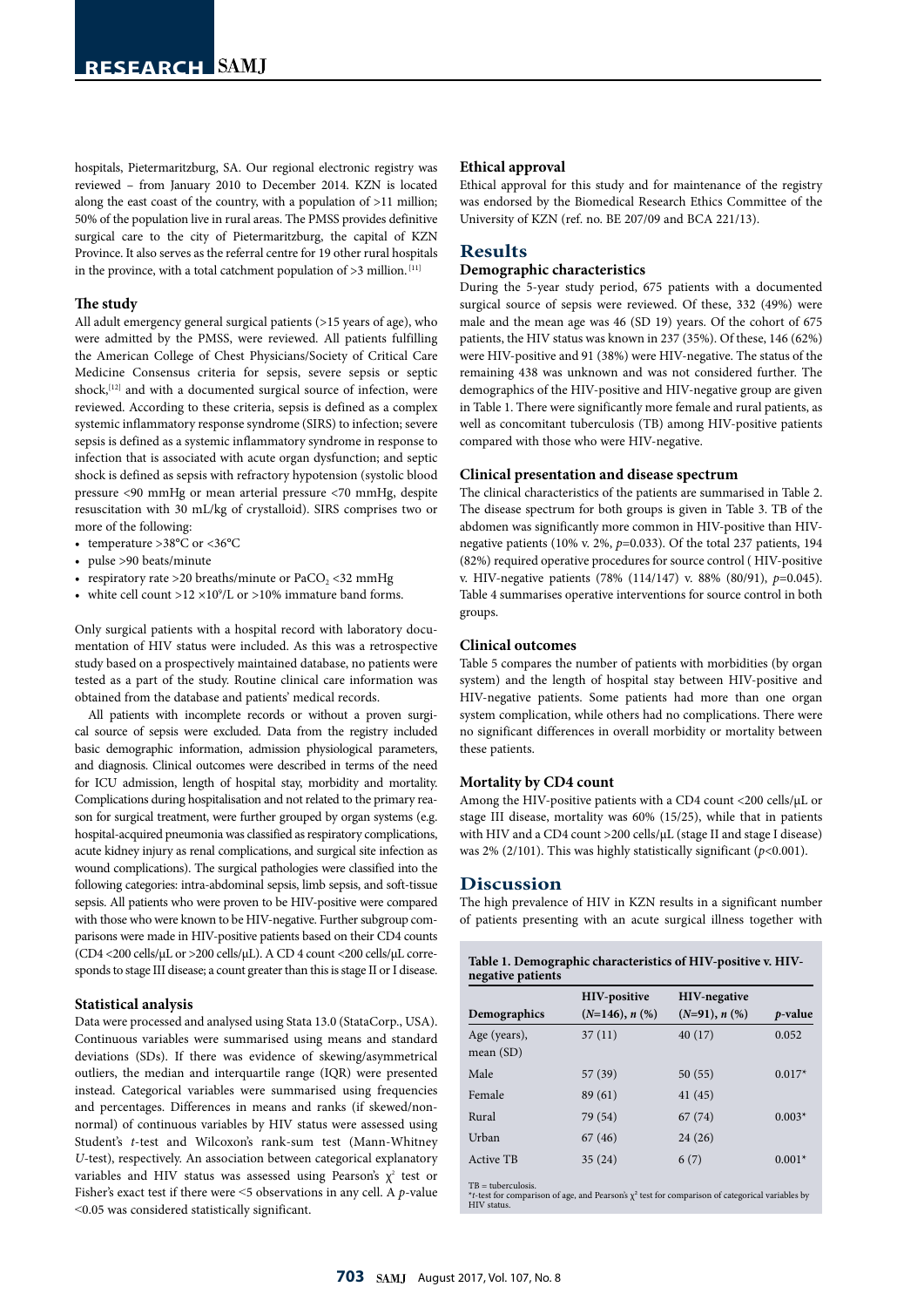| Table 2. Clinical presentations of HIV-positive v. HIV-negative patients                                                      |                                  |                                 |             |
|-------------------------------------------------------------------------------------------------------------------------------|----------------------------------|---------------------------------|-------------|
|                                                                                                                               | <b>HIV-positive</b><br>$(N=146)$ | <b>HIV-negative</b><br>$(N=91)$ |             |
| <b>Characteristics</b>                                                                                                        | Median (IQR)                     | Median (IQR)                    | $p$ -value* |
| Systolic BP (mmHg)                                                                                                            | $114(104 - 127)$                 | $118(107 - 136)$                | 0.083       |
| Diastolic BP (mmHg)                                                                                                           | $68(58-80)$                      | $71(62-82)$                     | 0.299       |
| Mean arterial pressure (mmHg)                                                                                                 | $84(74-95)$                      | $87(78-96)$                     | 0.111       |
| GCS on admission                                                                                                              | $15(15-15)$                      | $15(15-15)$                     | 0.620       |
| Respiratory rate (breaths/min.)                                                                                               | $20(16-24)$                      | $20(18-24)$                     | 0.682       |
| Heart rate (beats/min.)                                                                                                       | $111(97 - 121)$                  | $107(94 - 120)$                 | 0.316       |
| White cell count $(109/L)$                                                                                                    | $16(11 - 21)$                    | $16(12 - 22)$                   | 0.303       |
| $BP = blood pressure$ ; $GCS = Glasgow$ coma score; $IQR = interquartile$ range.<br>*Wilcoxon rank-sum (Mann-Whitney U-test). |                                  |                                 |             |

**Table 3. Source of sepsis for HIV-positive v. HIV-negative patients** 

|                               | HIV-positive     | <b>HIV-negative</b> |            |
|-------------------------------|------------------|---------------------|------------|
| Surgical source of sepsis     | $(N=147), n$ (%) | $(N=91), n$ (%)     | $p$ -value |
| Appendicitis                  | 34(23)           | 25(27)              | 0.451      |
| Abdominal tuberculosis        | 14(10)           | 2(2)                | $0.033*$   |
| Biliary sepsis                | 13(9)            | 6(7)                | 0.534      |
| Other intra-abdominal sepsis* | 22(15)           | 13(14)              | 0.885      |
| Perforated peptic ulcer       | 11(7)            | 7(8)                | 0.953      |
| Non-diabetic limb sepsis      | 10(7)            | 8(9)                | 0.573      |
| Necrotising fasciitis         | 9(6)             | 7(8)                | 0.638      |
| Pelvic inflammatory disease   | 7(5)             | 3(3)                | 0.745      |
| Diabetic limb sepsis          | 6(4)             | 7(8)                | 0.234      |
| Head and neck abscess         | 5(3)             | 4(4)                | 0.735      |
| Peri-anal sepsis              | 5(3)             | 0(0)                | 0.160      |
| Limb abscess                  | 4(3)             | 2(2)                | 1.000      |
| Intra-abdominal abscess       | 4(3)             | 3(3)                | 1.000      |
| Trunk abscess                 | 3(3)             | 4(4)                | 0.433      |
|                               |                  |                     |            |

\*Other intra-abdominal sepsis includes perforation of small or large bowel, infective colitis and bowel ischaemia with intra-abdominal soiling.

**Table 4. Operative procedures for source control in HIV-positive v. HIV-negative patients** 

|                                                                                   | <b>HIV-positive</b>  | <b>HIV-negative</b> |                 |
|-----------------------------------------------------------------------------------|----------------------|---------------------|-----------------|
| Operative procedure                                                               | $(N=114)$ , n $(\%)$ | $(N=80), n$ (%)     | <i>p</i> -value |
| Laparotomy                                                                        | 69 (61)              | 39 (49)             | 0.104           |
| Debridement                                                                       | 7(6)                 | 9(11)               | 0.203           |
| Amputation                                                                        | 12(11)               | 13(16)              | 0.241           |
| Laparoscopic cholecystectomy                                                      | 2(2)                 | 0(0)                | 0.513           |
| Incision and drainage                                                             | 13(11)               | 11(14)              | 0.625           |
| Radiological drainage                                                             | 4(4)                 | 1(1)                | 0.650           |
| <b>ERCP</b>                                                                       | 3(3)                 | 3(4)                | 0.692           |
| Appendicectomy                                                                    | 3(3)                 | 4(5)                | 0.450           |
| Open cholecystectomy                                                              | 1(1)                 | 0(0)                | 1.000           |
| Total                                                                             | 114/147 (78)         | 80/91 (88)          | $0.045*$        |
| $ERCP = endoscopic$ retrograde cholangiopancreatography.<br>*Fisher's exact test. |                      |                     |                 |

HIV co-infection.<sup>[1-3]</sup> Patients may present with a complication due to their chronic immunosuppressed state or with an unrelated surgical illness. Immunosuppression results in opportunistic infections such as TB and a number of viral infections. In our study, very few patients presented with specific surgical complications of HIV – the most common HIV-associated cause of surgical sepsis was abdominal TB.

Other than TB of the abdomen being significantly more common in HIV-positive patients, there was no difference in the spectrum of disease. There were no complications of visceral vasculopathy, HIV-related cholangiopathy or colitis. This is consistent with the literature, indicating that TB is the overwhelming opportunistic infection associated with HIV disease in Africa.[13-15] Our study showed no significant differences in overall morbidity or mortality between HIVinfected and HIV-uninfected patients. This is in contrast to the documented poorer outcome of sepsis in HIV-infected patients.[7-10] In these studies, no differentiation is made between patients with surgical sepsis and those without.

Sixty-two percent of our study patients with known results were HIV-positive, which is higher than the reported average prevalence (25.2%) of HIV in KZN.[4] This might be due to our study having significantly more females and more rural patients, and may reflect documented regional differences in the prevalence of HIV infection.<sup>[5,6]</sup>

The management of patients with a surgical disease and HIV co-infection remains controversial. Many have suggested that HIV co-infection places surgical patients at risk of major morbidity and have advocated a minimalistic and ultimately fatalistic approach to patients with acute surgical emergencies. This view was first challenged by Bhagwanjee *et al*. [3] at King Edward VIII Hospital in Durban. In his controversial prospective trial, it was shown that HIV co-infection appeared to offer a protective advantage to patients admitted to the surgical ICU. It was postulated that the immunosuppression inherent in HIV infection dampened down the septic response to critical illness. A decade later, Cacala et al.,<sup>[2]</sup> from Prince Mshiyeni Memorial Hospital in Durban, showed that HIV status does not influence the outcome of general surgical admissions and should not influence surgical management decisions. These authors reported that in their heterogeneous population of HIV-positive surgical patients, CD4 counts were unrelated to outcome. Both these studies were from the era prior to the roll-out of the national HAART programme. In general, CD4 count is regarded as being a proxy